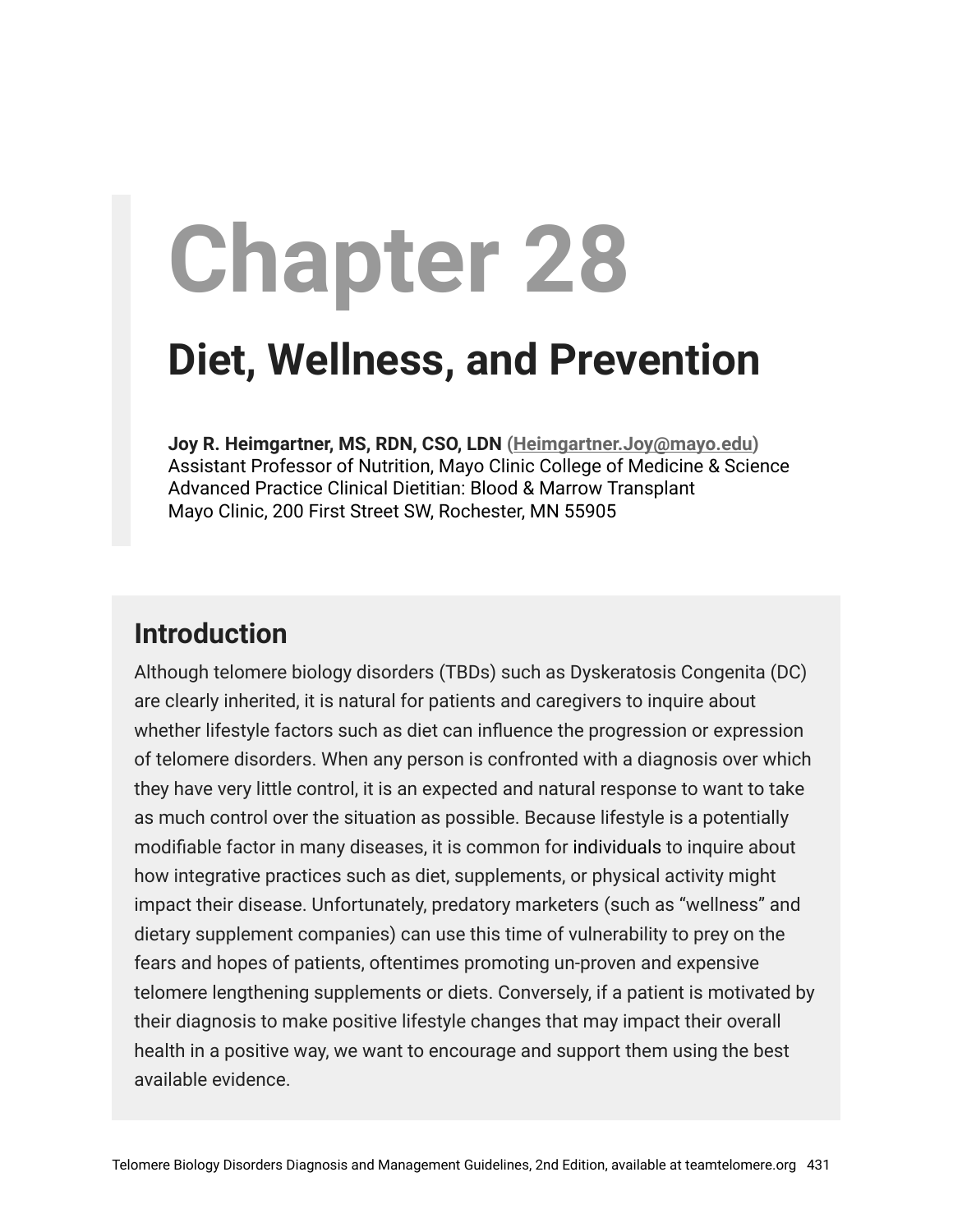## **Telomeres and Lifestyle**

To date, there are a small but growing number of studies examining the role of diet and physical activity on telomeres. Because telomere shortening has been associated with inflammation and oxidative stress, lifestyle factors known to mediate these factors have been the primary focus of study so far [1-4]. Results have been mixed, with some studies showing no benefit and others showing modest benefit on either telomere length or telomerase activity. Several recent meta-analyses have been helpful in summarizing these studies of diet and/or physical activity on telomeres [1-3]. Most studies are of very small sample sizes of healthy subjects (without known TBDs), they are primarily cross-sectional or cohort studies, and comparatively few are randomized controlled trials [1-3]. It is important to put the subject type, study size and quality of these studies in context when speaking with patients and caregivers about the impact of lifestyle directly on telomere length or activity.

There is a much larger body of evidence that relates to modifiable lifestyle factors and prevention of cancer. Because individuals with TBDs have a higher risk of developing cancers, it is advisable to review the known links between dietary and physical activity patterns and cancer prevention. Many of the known, well-studied lifestyle changes to promote cancer prevention overlap significantly with the emerging telomere diet research [5, 6]. For these reasons, helping patients to adopt lifestyles that promote cancer prevention may have the most impact in terms of modifiable disease factors and overall health.

## **Telomere-Specific Diet and Physical Activity Research**

In recent years there have been several published reviews or meta-analyses of the literature related to diet and/or physical activity and telomere length or telomerase activity. The range of studies included in these reviews include dietary patterns known to be anti- or pro-inflammatory as well as specific nutrients such as vitamin D or fish oil. Please refer to the individual reviews for a summary of their study inclusion criteria and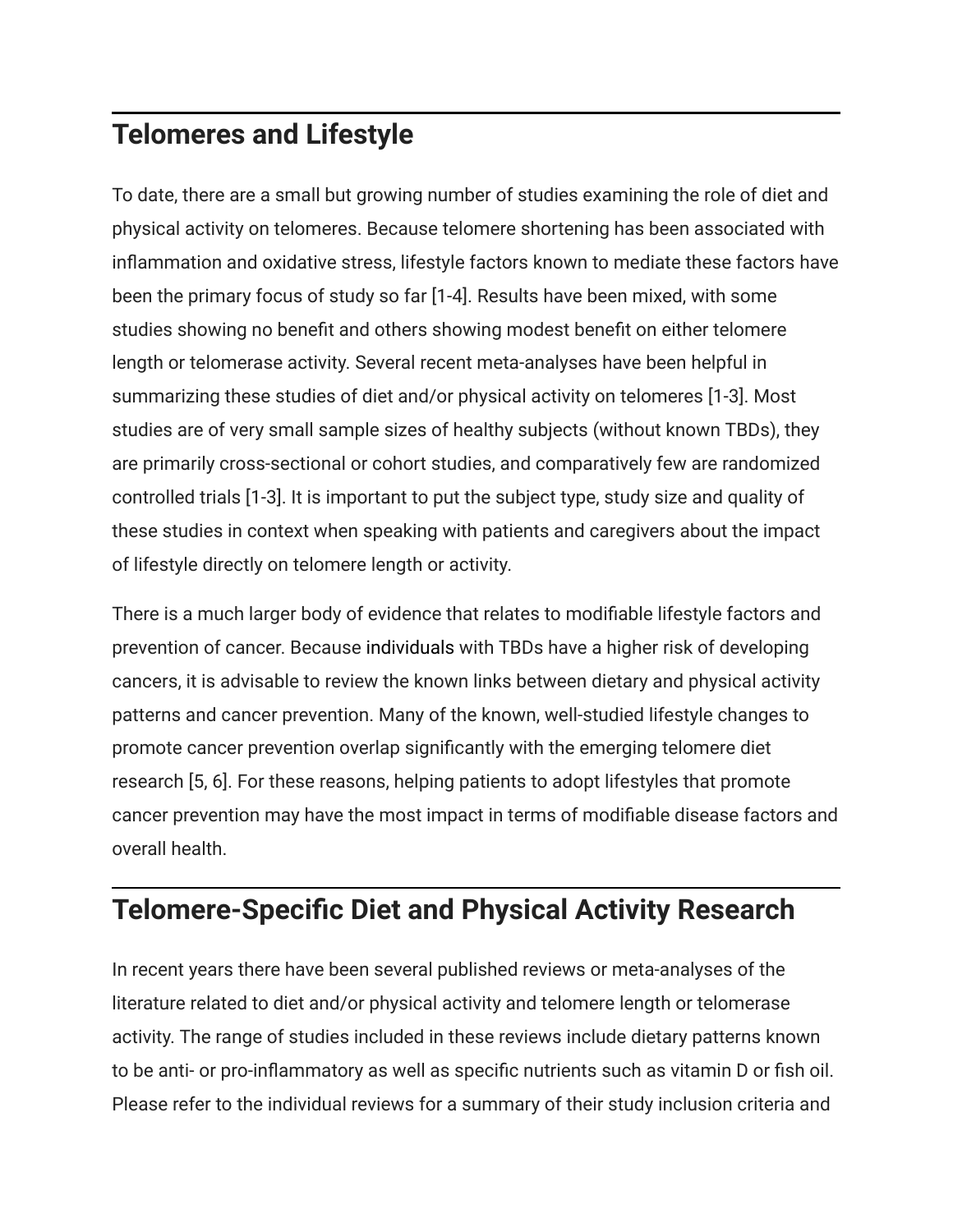tables of summary findings [1-4]. Again, it is important to remember that the overall size and type of studies can only suggest risk or protective associations and not causality of telomere changes.

The most recent review from Navarro-Ibarra and colleagues published in 2020 includes fifty studies published through 2018 [1]. Contrary to a previously published review by Perez and colleagues in 2017 which showed no overall effect of diet on telomere length, the updated Navarro-Ibarra review showed some correlations with diet, activity and telomere length or telomerase activity. The mechanisms of such an effect are not fully understood in the context of telomeres, but the assumption is that pro-inflammatory diet components are associated with telomere shortening whereas anti-inflammatory diet components are associated with maintaining telomere length and telomerase activity. Of note, some studies showed that increased serum concentrations of vitamin D or antioxidants had positive correlations with telomere length, but the impact of increased consumption of these nutrients through food or supplements was not independently evaluated.

In general, dietary patterns that included a higher consumption of plant foods were associated with an increase in telomere length. Most studies showed that dietary patterns such as the Mediterranean Diet and those that include more antioxidant components such as those found in vegetables and fruits, whole grains, seeds, and walnuts were associated with longer telomeres. Conversely, diets that included more pro-inflammatory components such as sugary beverages and processed meats were associated with telomere shortening.

Of the twenty studies in the Navarro-Ibarra review that evaluated some aspect of physical activity and telomere length, all studies showed a positive association between moderate physical activity and telomere length.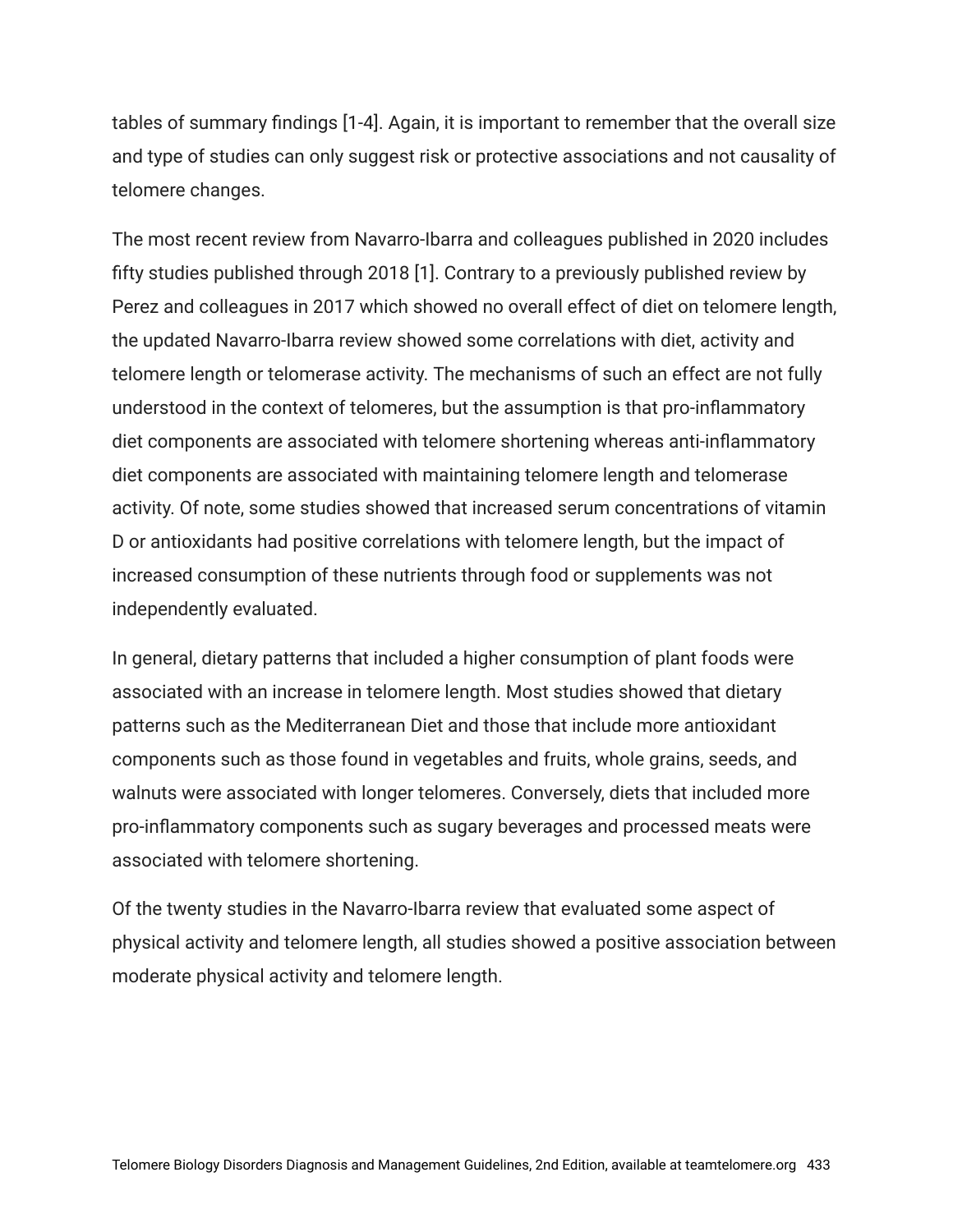## **Cancer Prevention Diet and Physical Activity Research**

Individuals with TBDs have higher frequencies and develop cancers at younger ages than would be expected and are considered "cancer-prone" (see Chapter 9, Solid Tumors). Therefore, encouraging modifiable lifestyle factors that are known to be protective against cancer development and recurrence may be even more important for those with TBDs than for the general population. Not surprisingly, emerging findings from the small amount of published lifestyle and telomere research also aligns closely with the much larger body of evidence related to lifestyle factors and cancer prevention. For this reason, it may be most practical for providers and patients to look to the large amount of resources developed for promoting cancer prevention through modifiable lifestyle changes.

The most recent Guidelines for Diet and Physical Activity for Cancer Prevention were published by the American Cancer Society (ACS) in 2020 and include a variety of specific recommendations for the prevention of cancer [5]. While the published guidelines are written for the physician and public health audience, the information contained in the guidelines becomes the scaffolding on which most evidence-based guidelines and patient resources are built.

The American Institute for Cancer Research (aicr.org) also integrates cancer prevention research globally into guidelines, and in 2018 published their most recent *Third Expert Report* [6] and includes similar and expanded information as compared to the ACS. The mission of the AICR is to "…*champion the latest and most authoritative scientific research from around the world on cancer prevention and survival through diet, weight, and physical activity, so that we can help people make informed lifestyle choices to reduce their cancer risk.*" A result of this mission includes a breadth of educational materials online to help individuals put these research derived evidence-based guidelines into practice every day.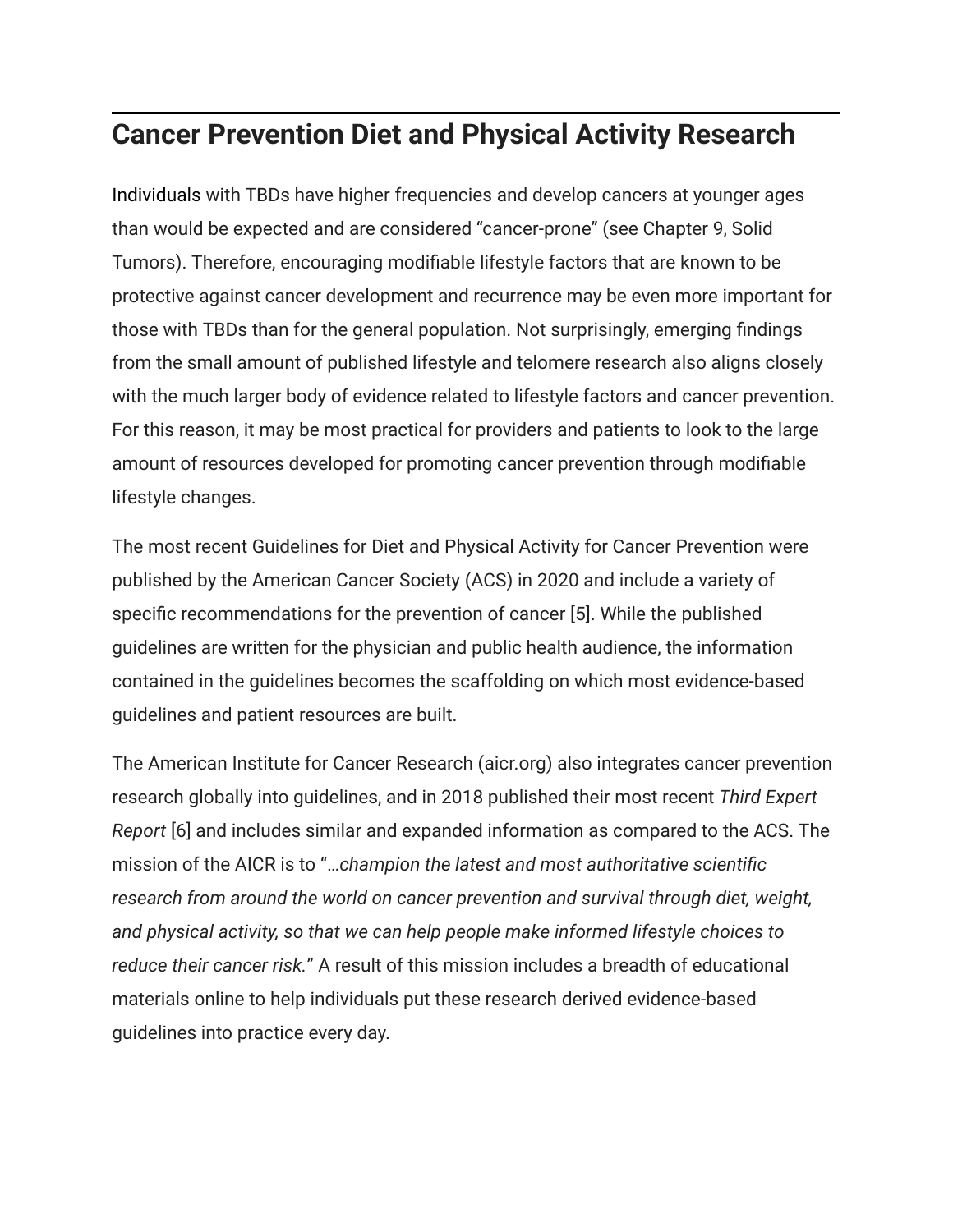#### **American Institute for Cancer Research (AICR)**

## **How to Prevent Cancer: 10 Recommendations**

- 1. Be a healthy weight
- 2. Be physically active
- 3. Eat a diet rich in whole grains, fruits, vegetables and beans
- 4. Limit consumption of fast foods and other processed foods that are high in fat, starches, or sugars
- 5. Limit consumption of red and processed meat
- 6. Limit consumption of sugar-sweetened drinks
- 7. Limit alcohol consumption
- 8. Do not use supplements for cancer prevention
- 9. For mothers: breastfeed your baby if you can
- 10. After a cancer diagnosis, follow these recommendations if you can

## **Messages and Resources for Patients**

A significant diagnosis such as a telomere biology disorder can be an overwhelming time for patients and their loved ones. It is expected that patients will have questions about their role in the development, progression, or expression of their disease. These questions may very likely include questions about diet and lifestyle. Although it is sometimes uncomfortable for medical professionals to discuss topics that do not have clear evidence, it is important that we provide patients with *what we do know* – otherwise bad actors with less good intentions may attempt to fill that information void - and not always in the patient's best interest.

Some talking points to consider:

● **Validate the importance of patient locus of control concerns:** *"This is big and unexpected news, and it's natural for you to wonder how your actions might have*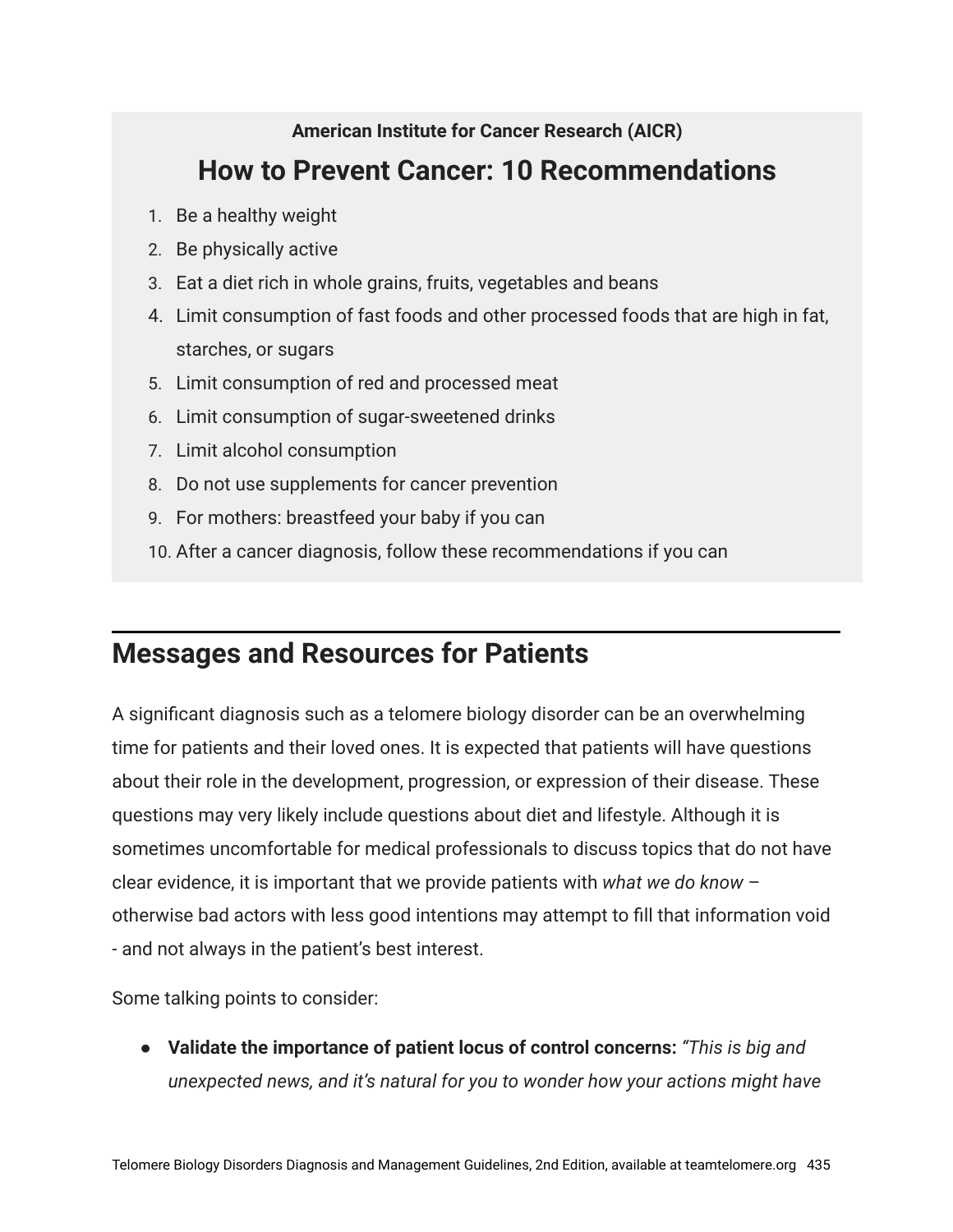*contributed to this diagnosis. It's important to know that developing a TBD is related to your genetics, and we don't have any evidence that how you have lived your life contributed to this diagnosis."*

- **Put the number and quality of research studies related to telomeres and lifestyle into context:** *"There are more studies about the role of nutrition and lifestyle being published every year. In fact, you may read about single studies in the popular news media because telomeres are a hot topic in science and medicine. These studies are done in people who have normally-aging telomeres, and not TBDs. It's important to understand that compared to what we know about the biology of telomeres, the amount of information that we know about lifestyle and telomeres is much smaller and less clear. There are some small studies done on healthy subjects (persons without TBDs) that may start to give us some insight into whether or not lifestyle modifications can alter telomeres in patients like yourself – but so far there is no evidence that diet, supplements or lifestyle will definitively change the length of your telomeres. Our group is interested in every way that we can help you and we will continually be re-evaluating the research as it is studied and published."*
- **Give the patient broader context for adopting healthy lifestyle changes:** *"One of the things we know about patients with TBDs is that you have a higher likelihood of developing cancer. There are several lifestyle changes that all of us can make to help prevent cancer. The good news is that these are things that can benefit you and everyone around you – whether or not they have a TBD. Also, the same recommendations that we know can help prevent cancer are many of the same things that some of those smaller studies about telomeres and lifestyle have found – so it's possible it may be even more beneficial for you, and there are no health risks to following a cancer preventative diet."*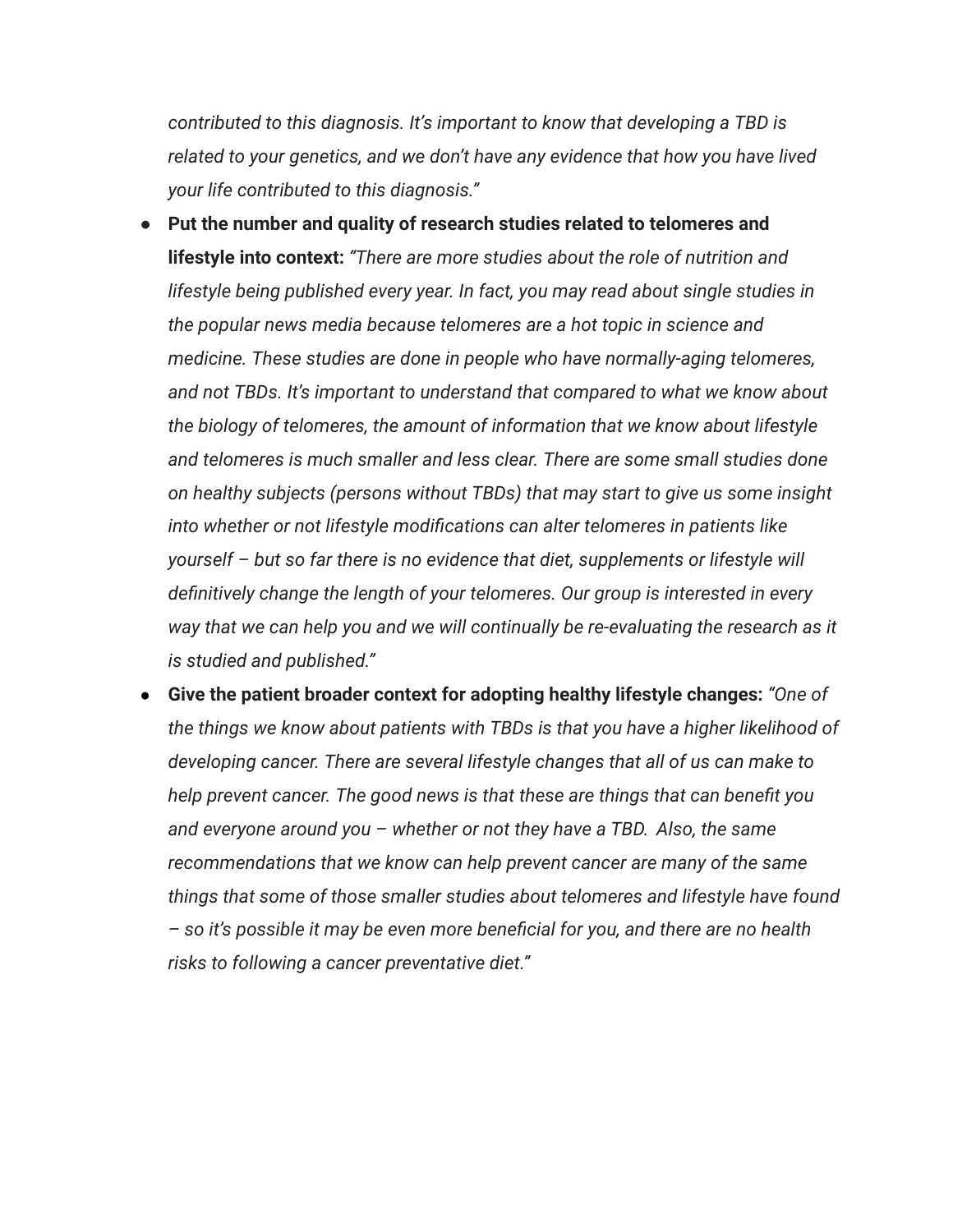### **Online Resources**

Online evidence-based resources related to diet, lifestyle, and cancer prevention:

- American Institute for Cancer Research (AICR): [https://www.aicr.org/cancer-prevention](https://www.aicr.org/cancer-prevention/) Provides information for providers and consumers, including detailed information about diet, foods that fight cancer, food facts, recipes, and information on supplements.
- Consumer-facing summary of ACS 2020 Guidelines on Diet and Physical Activity for Cancer Prevention[:](https://www.cancer.org/healthy/eat-healthy-get-active/acs-guidelines-nutrition-physical-activity-cancer-prevention/guidelines.html)

[https://www.cancer.org/healthy/eat-healthy-get-active/acs-guidelines-nutrition-p](https://www.cancer.org/healthy/eat-healthy-get-active/acs-guidelines-nutrition-physical-activity-cancer-prevention/guidelines.html) [hysical-activity-cancer-prevention/guidelines.html](https://www.cancer.org/healthy/eat-healthy-get-active/acs-guidelines-nutrition-physical-activity-cancer-prevention/guidelines.html)

- *Eat Right to Fight Cancer* information from the Academy of Nutrition & Dietetics Oncology Nutrition Dietetic Practice Group includes, FAQs, recipes, menus and links to more resources: <https://www.oncologynutrition.org/erfc>
- Food and Cancer Risk information from the American Society of Clinical Oncology (ASCO)[:](https://www.cancer.net/navigating-cancer-care/prevention-and-healthy-living/food-and-cancer-risk)

[https://www.cancer.net/navigating-cancer-care/prevention-and-healthy-living/foo](https://www.cancer.net/navigating-cancer-care/prevention-and-healthy-living/food-and-cancer-risk) [d-and-cancer-risk](https://www.cancer.net/navigating-cancer-care/prevention-and-healthy-living/food-and-cancer-risk)

- National Center for Complimentary and Integrative Health (NIH) provides great information on evaluating evidence of complimentary and integrative health to become a better informed consumer: [https://www.nccih.nih.gov](https://www.nccih.nih.gov/)
- Mediterranean diet ideas and recipes from Mayo Clinic:
	- [https://www.mayoclinic.org/healthy-lifestyle/nutrition-and-healthy-eating/i](https://www.mayoclinic.org/healthy-lifestyle/nutrition-and-healthy-eating/in-depth/mediterranean-diet-recipes/art-20046682) [n-depth/mediterranean-diet-recipes/art-20046682](https://www.mayoclinic.org/healthy-lifestyle/nutrition-and-healthy-eating/in-depth/mediterranean-diet-recipes/art-20046682)
	- [https://www.mayoclinic.org/healthy-lifestyle/nutrition-and-healthy-eating/](https://www.mayoclinic.org/healthy-lifestyle/nutrition-and-healthy-eating/multimedia/mediterranean-diet/sls-20077104) [multimedia/mediterranean-diet/sls-20077104](https://www.mayoclinic.org/healthy-lifestyle/nutrition-and-healthy-eating/multimedia/mediterranean-diet/sls-20077104)

## **References**

1. Navarro-Ibarra MJ, Hernández J, Caire-Juvera G. Diet, physical activity and telomere length in adults. *Nutr Hosp.* 2019;36(6):1403-1417.